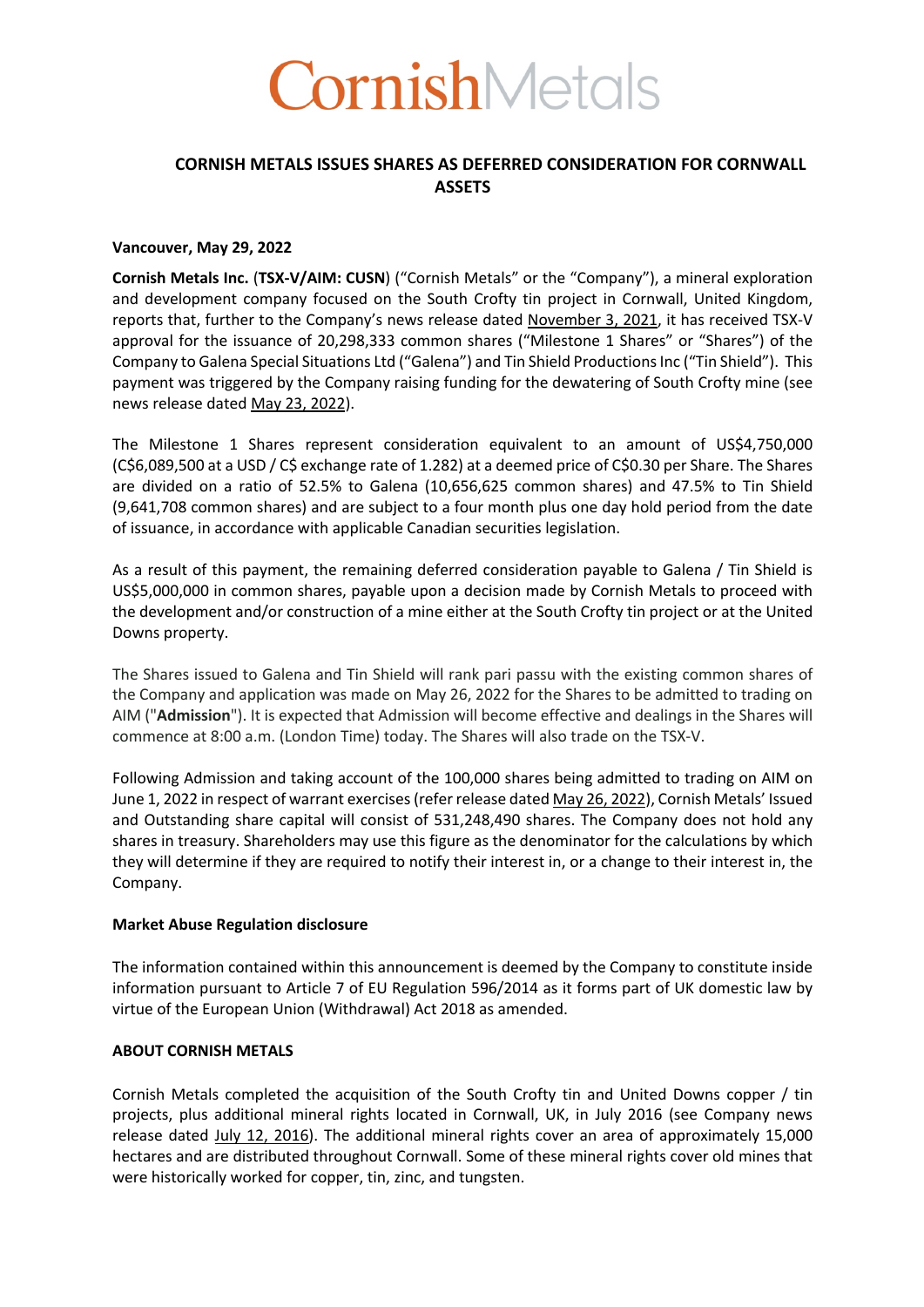The South Crofty project covers the former producing South Crofty tin mine located beneath the towns of Pool and Camborne, Cornwall. The South Crofty mine closed in 1998 following over 400 years of continuous production. The Company has undertaken extensive pilot-scale water treatment trials and successfully applied for and received the necessary environmental permits to abstract, treat and discharge mine water in order to dewater the mine. Planning permissions for the operation of the mine and re-development of the surface facilities have been secured and construction of the water treatment plant foundations commenced. The dewatering pumps, variable speed drives and new high-voltage power supply have been delivered to site.

For an updated Mineral Resource Estimate in respect of the South Crofty Mine, please see the Company's technical report entitled "South Crofty Tin Project Mineral Resource Update" dated effective June 7, 2021, a summary of certain portions of which is set out below:

| <b>South Crofty Summary Mineral Resource Estimate</b> |                       |                              |            |                                                        |  |  |
|-------------------------------------------------------|-----------------------|------------------------------|------------|--------------------------------------------------------|--|--|
| Area                                                  | <b>Classification</b> | <b>Mass</b><br>('000 tonnes) | Grade      | <b>Contained Tin / Tin</b><br>Equivalent ('000 tonnes) |  |  |
| Lower                                                 | Indicated             | 2,084                        | 1.59% Sn   | 33                                                     |  |  |
| Mine                                                  | Inferred              | 1,937                        | 1.67% Sn   | 32                                                     |  |  |
|                                                       |                       |                              |            |                                                        |  |  |
| Upper                                                 | Indicated             | 277                          | 1.01% SnEq | 3                                                      |  |  |
| Mine                                                  | Inferred              | 493                          | 0.93% SnEq |                                                        |  |  |

All technical information contained within this news release has been reviewed and approved for disclosure by Owen Mihalop, (MCSM, BSc (Hons), MSc, FGS, MIMMM, CEng), the Chief Operating Officer for the Company, and a "qualified person" as defined in NI 43-101.

For additional information please contact:

In North America:

Irene Dorsman at (604) 200 6664 or by e-mail at irene@cornishmetals.com

In UK:

| SP Angel Corporate Finance Tel:<br><b>LLP</b> |                                                             | +44 203 470 0470 |
|-----------------------------------------------|-------------------------------------------------------------|------------------|
| (Nominated Adviser & Joint<br>Broker)         |                                                             |                  |
|                                               | <b>Richard Morrison</b><br>Charlie Bouverat<br>Grant Barker |                  |
| Hannam & Partners<br>(Joint Broker)           | Tel:                                                        | +44 207 907 8500 |
|                                               | <b>Matthew Hasson</b><br>Andrew Chubb<br>Ernest Bell        |                  |
| BlytheRay<br>(Financial PR/IR-London)         | Tel:                                                        | +44 207 138 3204 |